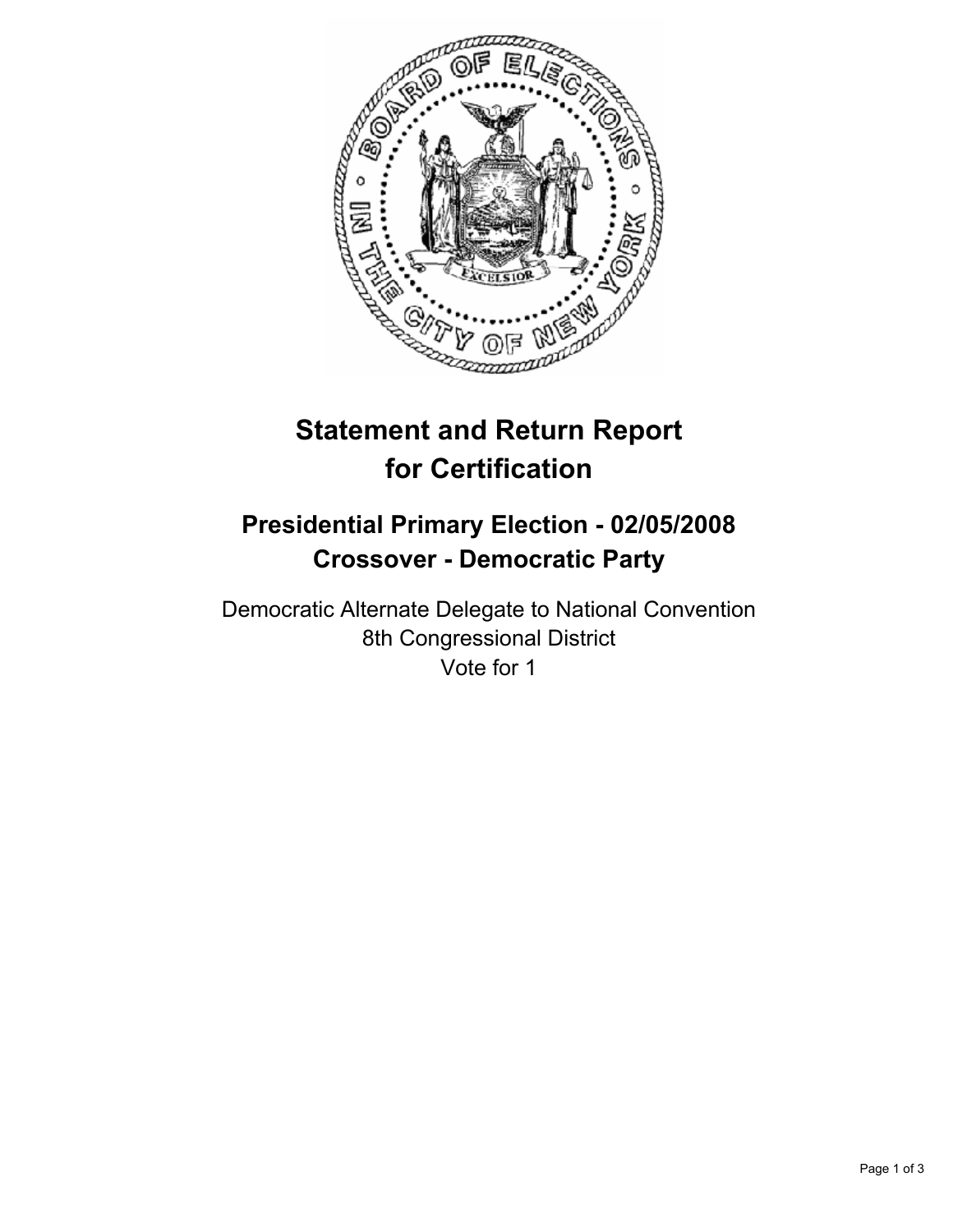

## **8th Congressional District**

| <b>New York County</b>                            |        |
|---------------------------------------------------|--------|
| <b>EMERGENCY</b>                                  | 1,449  |
| ABSENTEE/MILITARY                                 | 2,165  |
| <b>FEDERAL</b>                                    | 920    |
| AFFIDAVIT                                         | 2,458  |
| ANASTASIA SOMOZA (F) - PLEDGED TO SUPPORT CLINTON | 29,785 |
| VICKI-ANN ASSEVERO (F) - PLEDGED TO SUPPORT OBAMA | 24,209 |
| <b>Total Votes</b>                                | 53,994 |
| <b>Kings County</b>                               |        |
| <b>EMERGENCY</b>                                  | 53     |
| ABSENTEE/MILITARY                                 | 510    |
| <b>FEDERAL</b>                                    | 68     |
| AFFIDAVIT                                         | 263    |
| ANASTASIA SOMOZA (F) - PLEDGED TO SUPPORT CLINTON | 6,811  |
| VICKI-ANN ASSEVERO (F) - PLEDGED TO SUPPORT OBAMA | 2,724  |
| <b>Total Votes</b>                                | 9,535  |